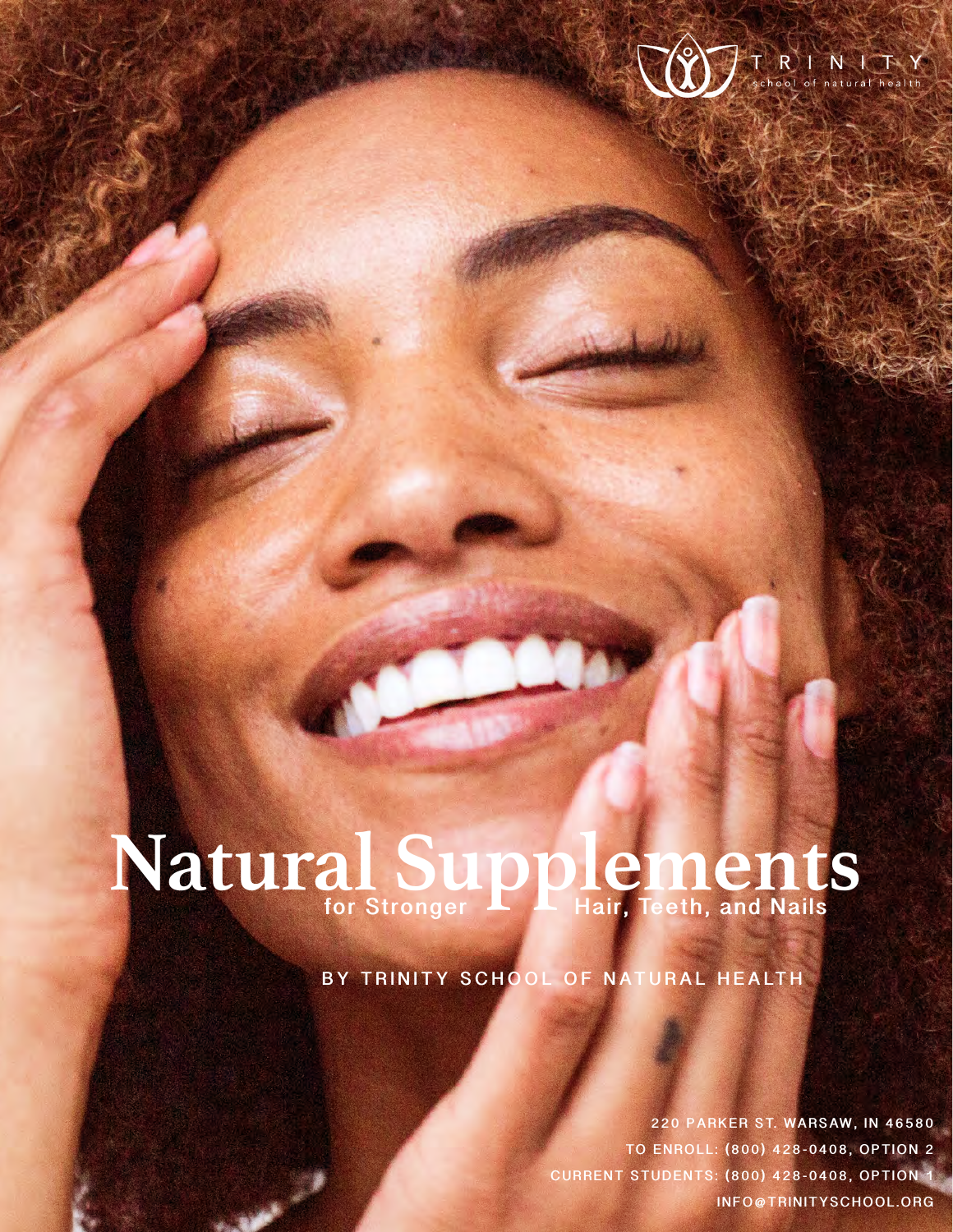**ITANINALE ALLIANISTIM** 

**BIOTIN** eggs, bananas, or milk

**ACIDS** walnuts, dark leafy greens, and fatty fish

**O M E G A - 3 F AT T Y** 

 Our bodies are intricate systems that require a nutrient-dense diet to function at their best. While a balanced, healthy diet is the first step toward whole-person wellness, natural supplements can help support specific concerns or add nutrients where they might be lacking.

Here are some of our favorite natural supplements that work harmoniously to strengthen your hair, teeth, and nails.

#### **BIOTIN**

Biotin, also known as vitamin B-7, is commonly linked to stronger, healthier, and more vibrant skin. Like all watersoluble vitamins, it can't be stored in the body, making daily supplementation helpful for regular absorption. Biotin also works to strengthen hair and increase its density by improving your body's keratin infrastructure.1 Keratin is an important protein that makes up your hair and nails, rendering it essential for resilient hair and nails. For additional forms of biotin, you can include eggs, bananas, or milk into your diet.

For more tips on taking care of your skin, check out our eBook: **[Skin Support: Wellness Practices for Your](https://www.trinityschool.org/Skin-Support--Wellness-Practices-for-Your-Complexion) [Complexion.](https://www.trinityschool.org/Skin-Support--Wellness-Practices-for-Your-Complexion)**

#### **OMEGA-3 FATTY ACIDS**

Omega-3, commonly consumed as fish oil or flaxseed oil, carries numerous health benefits. These supplements have been shown to support tooth health and also hair and skin quality. Fish oil makes hair and nails shiny by aiding lubrication and adding gloss. It also has antiinflammatory properties that can help open hair follicles and encourage healthy growth. Additionally, omega-3s can work as an anti-aging supplement by helping to restore sun-damaged skin.

Foods such as walnuts, dark leafy greens, and fatty fish contain omega-3 fatty acids, making them some of the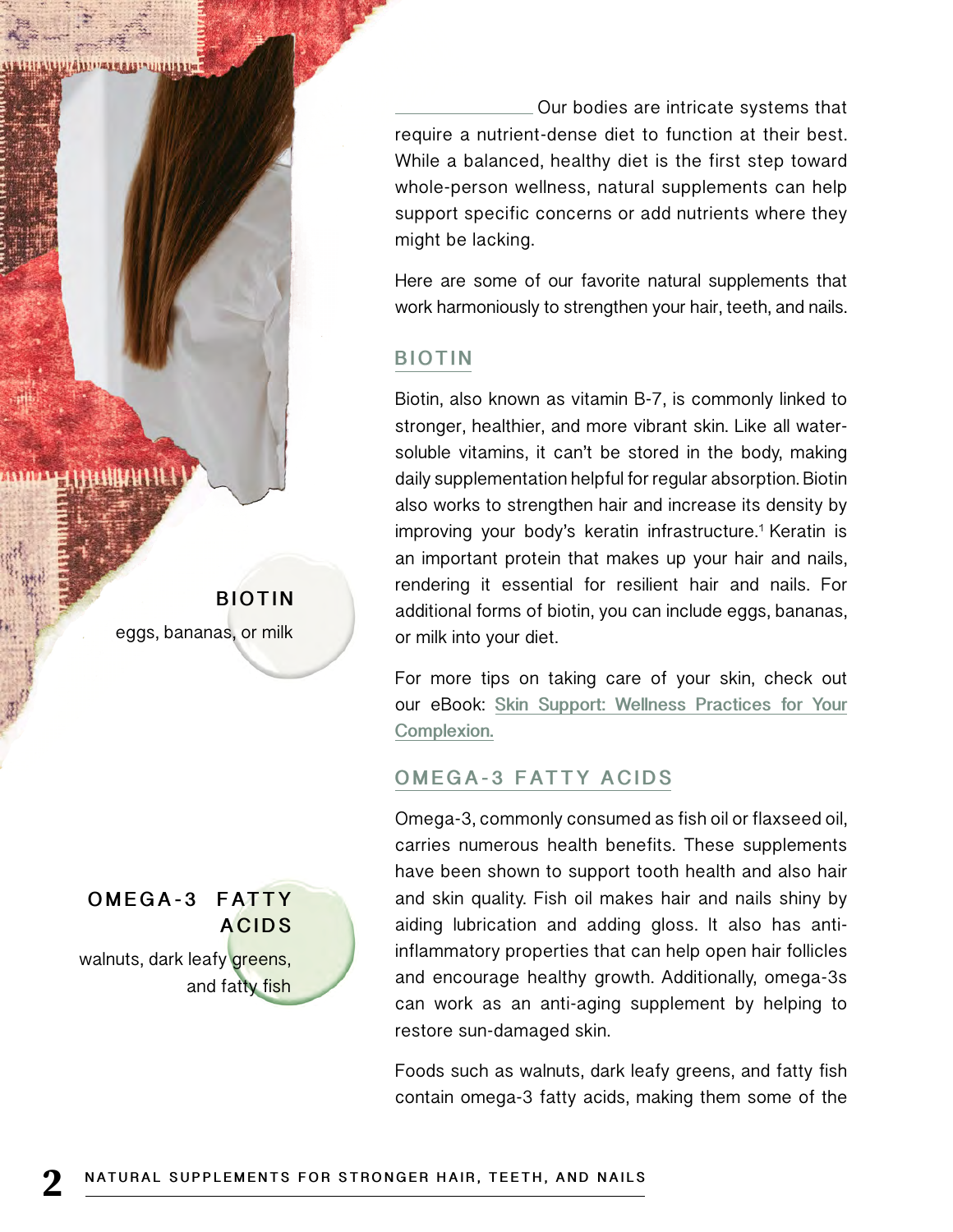more heart-healthy choices. Try to include these foods into your routine, and don't forget to buy mercury-free varieties.

#### **CALCIUM**

For good reason, calcium is one of the first nutrients that comes to mind when considering healthy teeth. Calcium is essential for proper bone formation; in your mouth, it helps harden enamel and strengthen the jawbone. Taking calcium also boosts the absorption of iron, which supports hair and nail growth.

Do you want more ways to introduce calcium into your system? Try eating cheese, raw cacao, or chia seeds. For a quick and easy treat, mix chia seeds in a small glass container with your favorite nut milk. Leave it in the fridge overnight, and in the morning, you'll have delicious chia seed pudding! Top with raw cacao and berries for an extra boost of calcium.

#### **MAGNESIUM**

Spinach, pumpkin seeds, and avocado are all great sources of magnesium. But, for appropriate magnesium levels, taking a natural supplement may be necessary. Alongside calcium, magnesium is an essential mineral for overall wellness. It helps regulate calcium, vitamin K, and vitamin B.<sup>2</sup> It can also contain microbe-fighting properties which protect against bacteria that contribute to tooth decay. Beyond tooth health, magnesium supports collagen production in the body, leading to stronger, more resistant hair, skin, and nails.

#### **VITAMIN D**

Vitamin D works in tandem with calcium and magnesium for tooth and skin support. But, to get enough vitamin D naturally, we would have to spend a lot of time in the sun. Unfortunately, many of us spend most of our time inside, which makes it vital to add vitamin D to our diets through supplementation. Though few foods have sufficient levels of vitamin D, you can always incorporate mushrooms, eggs, and salmon into your diet for a boost.3

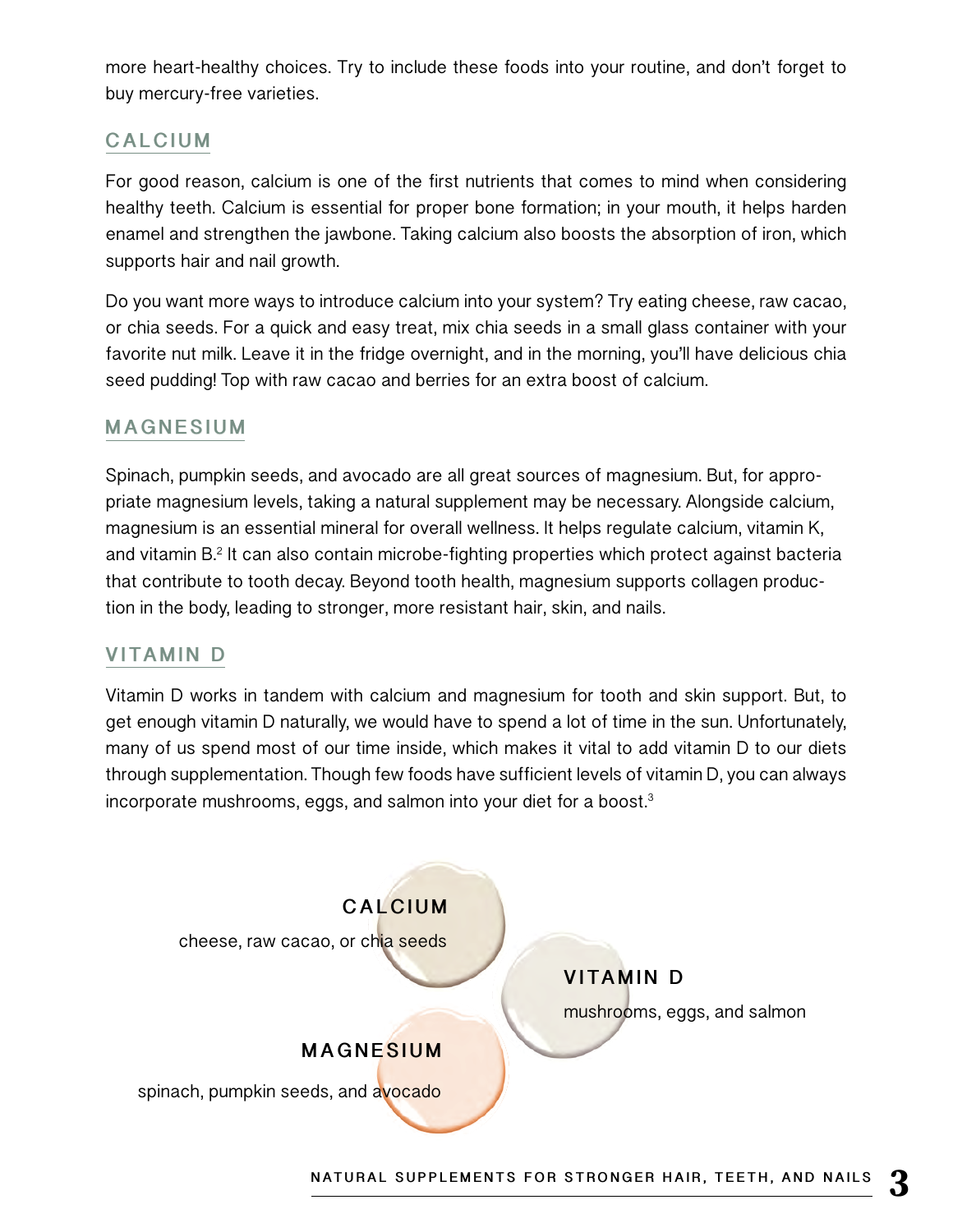### **Conclusion Natural Supplements for Stronger Hair, Teeth, and Nails**

Proper nutrition can seem like a tricky business. But, by maintaining a healthy diet, purchasing whole foods from reputable places, and supporting your system with supplements as needed, you can be on the path to the type of wellness that permeates each area of your life, including your mind, body, and spirit.

At Trinity School of Natural Health, we know that good nutrition requires a multi-pronged approach, and we want to walk with you every step of the way. We know that the food you eat directly impacts your mood, energy, and even your ability to function on the most basic level. As you continue to pursue the best for your body, consider becoming a Certified Nutritional Consultant to learn more about how supplements and high-quality foods affect your overall health. To find out more about this program and others, call 800-428-0408, option 2, to speak to an enrollment specialist.